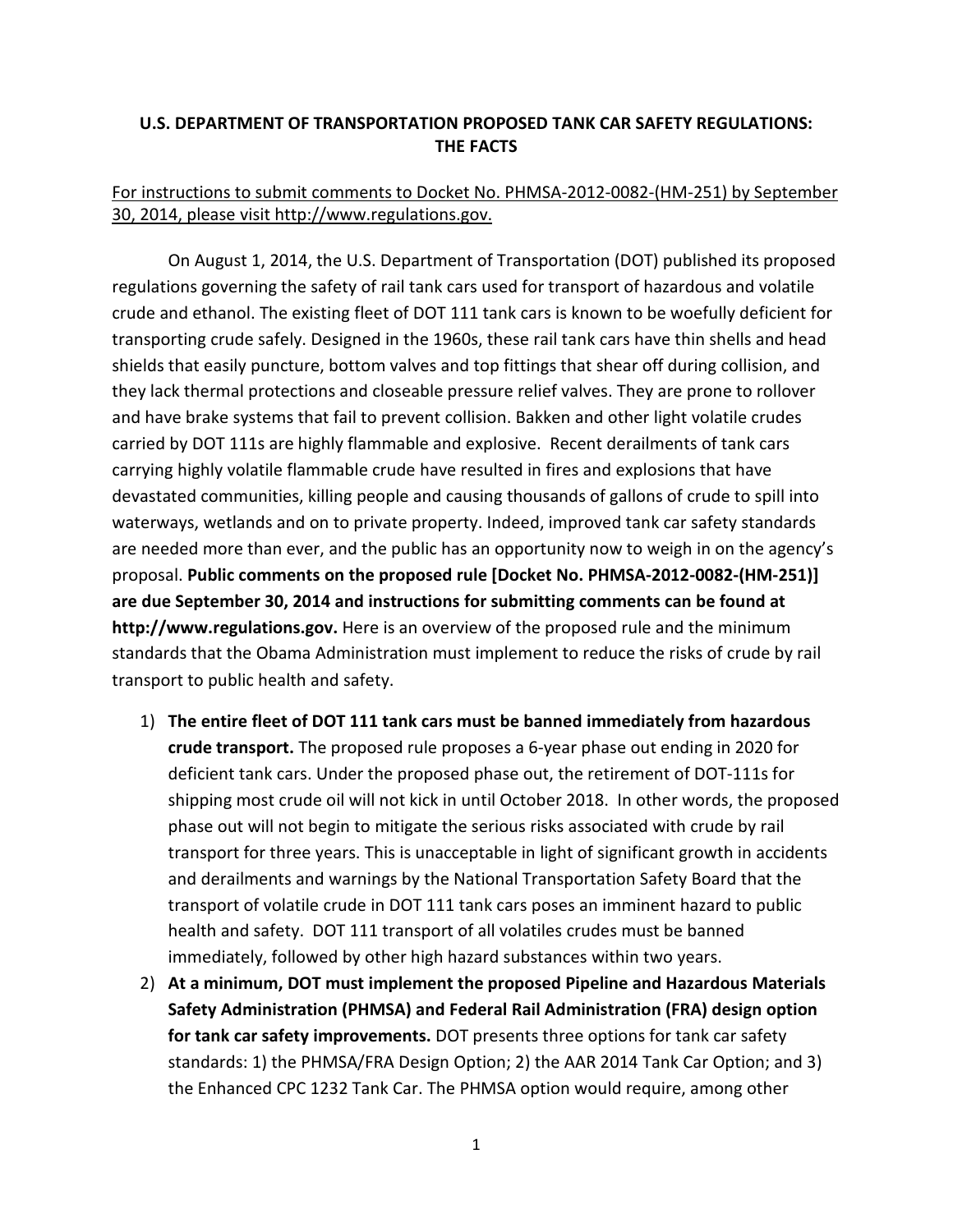things, a minimum shell thickness of 9/16 inches; top fitting protections capable of sustaining a rollover accident of 9 miles per hour; and Electronically Controlled Pneumatic (ECP) brake systems installed on all cars enabling faster braking to reduce the likelihood of cars colliding with one another. At a minimum, these standards must be required for all new and retrofitted tank cars in addition to the basic safety upgrades already agreed to by the industry in the CPC-1232 cars.

- 3) **DOT must use all available data to assess the risk and consequences of crude rail car accidents.** The proposed rule estimates the risk of high consequence accidents, such as the devastating and fatal Lac Megantic, Quebec accident, using accident data across all commodities transported by rail. It omits from its analysis the numerous crude rail accidents that have occurred in 2014 as well as all crude rail accidents that have occurred in Canada. The proposed rule also fails to address the potential high cost damages of tar sands spills into waterways, and that high consequence events have resulted in tax payers footing the bill for clean-up. As a result of these omissions, DOT underestimates the risks of and damages from high consequence events, thereby down playing the benefits of the most stringent safety standards.
- 4) **New regulations must apply to all operators carrying volatile crude in any amounts.**  DOT creates an arbitrary regulatory compliance threshold of 20-tank cars in a single train, but we know that shipping any quantity of volatile crudes in defective DOT-111 tank cars creates serious risks to public health and safety. As such, DOT should require operators carrying any amount of volatile crude to comply with the new safety regulations.
- 5) **The new regulations must require ALL operators to test and classify hazard levels of crude using the best available technologies, with no exceptions, and DOT must regularly inspect crude shipments and audit operator testing and classification programs.** Knowing the contents and composition of all volatiles crudes is essential for emergency response, public notification, data collection and overall improved system performance. Therefore, DOT must not relax the testing and classification requirements for shippers using the safest packaging. Operators should test for and report on numerous crude characteristics, including vapor pressure, specific gravity, dissolved gas content, and concentration of specific compounds such as sulfur and hydrogen sulfide.
- 6) **Rail operators carrying volatile crude in any amount must be required to notify states and emergency responders of the crude compositions, quantities and frequency of transport; this information must be made available to the public.** The proposed rule requires operators carrying 1 million gallons or more of Bakken crude to notify states and first responders of the rail routes through the state. This requirement should be expanded to cover any hazardous materials, not just Bakken crude, and to apply to all trains carrying these materials because of the serious safety and health risks.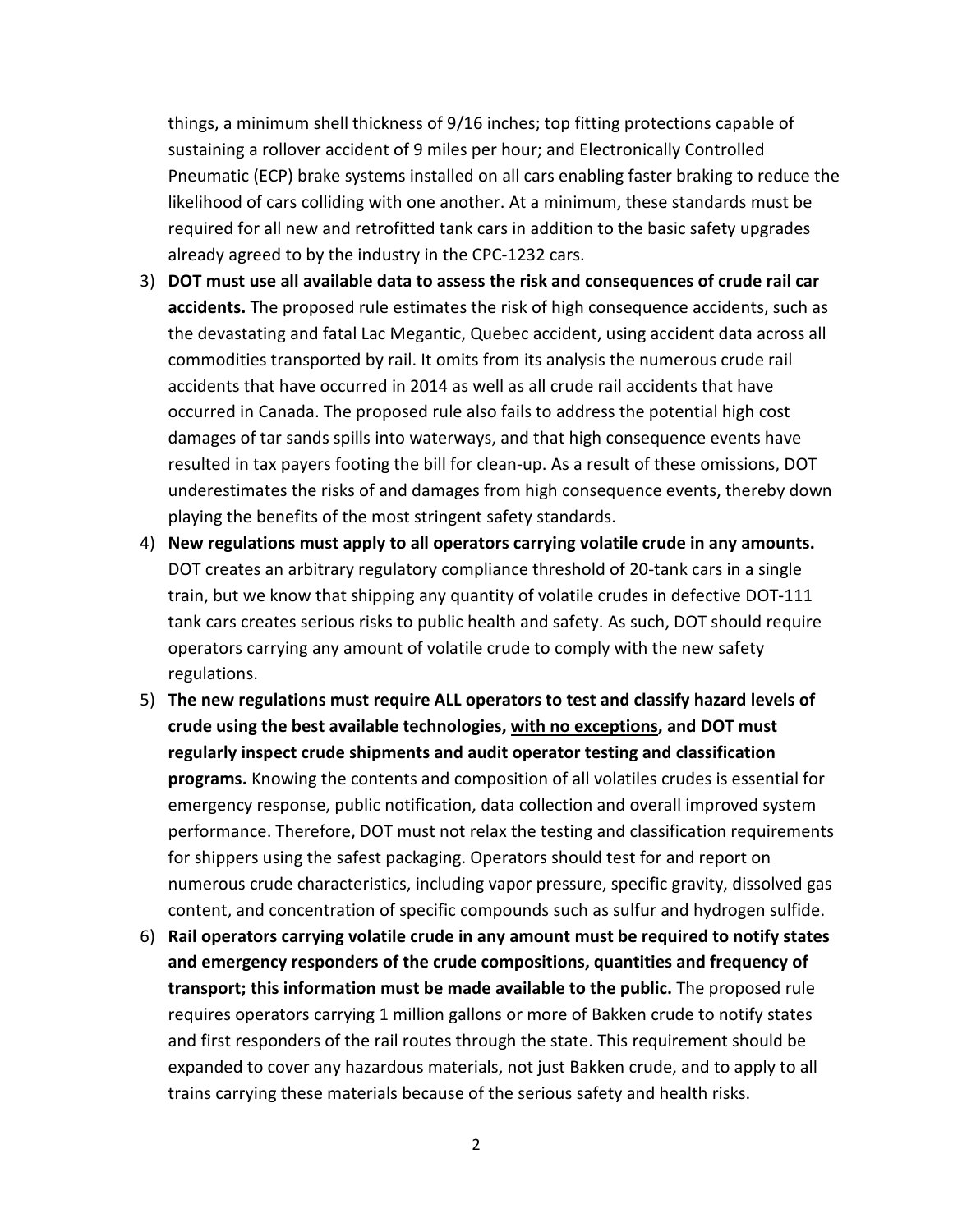Information about rail routes must be made available to emergency responders and the public when transported in any amount and from any region.

- 7) **DOT must clarify how the regulations would apply to tar sands shipments and ensure that tar sands blended with volatile diluents are covered by the new safety requirements.** The proposed rule assumes that 23,000 DOT 111 tank cars will be shifted into tar sands service but fails to explain whether "tar sands" means raw bitumen or bitumen blended with diluent, also know as diluted bitumen, or "dilbit." Most formulations of diluent include natural gas liquid condensate containing volatile hydrocarbons such as benzene, toluene, ethyl benzene and xylene. Because diluent is volatile, shipping dilbit in DOT 111s creates unacceptable safety hazards. Dilbit is also extremely difficult to clean up after a spill. DOT should explain what it means by "tar sands service" and clarify that the proposed rule would apply to rail shipments of dilbit.
- 8) **DOT must require at most 30 mile per hour speed limits for all hazardous crude transport throughout the rail lines and avoid rail routing of crude through populous areas.** These additional safety measures are crucial to creating a crude transport system that meaningfully reduces risks to communities throughout the nation.

**Deficient insurance coverage justifies robust tank car safety standards.** In addition to finalizing the proposed safety rules, DOT must create a mechanism that requires railroads and shippers to carry sufficient insurance to cover the costs of rail accidents, or demonstrate the financial wherewithal to cover all costs of damages. Maximum liability coverage is available for only about \$1.1 billion, which is far below the estimated damages resulting from high consequence events, and railroads often carry less, as was the case with the Lac Mégantic disaster where the railroad had only \$25 million in insurance and went bankrupt, leaving the public to foot the bill. The cost of damages of the Lac Megantic disaster are at \$1 billion and rising, and DOT estimates damages of high consequence events occurring in densely populated areas at more than \$5 billion. To avoid placing the costs of damages on the public, DOT must require adequate insurance coverage and demonstration by shippers that they are financially capable of picking up the tab. Indeed, this market failure provides strong justification for DOT to adopt strong tank car safety standards that include an immediate phase out of the full fleet of DOT 111 tank cars.

**Comprehensive Oil Spill Response Plans for all trains carrying crude are a critical component of reducing risk.** DOT also is initiating a separate rulemaking addressing oil spill response planning for crude by rail transport. It is critical that DOT requires comprehensive Oil Spill Response Plans for all trains carrying volatile crude and ethanol. Right now, however, the threshold for requiring comprehensive plans is so high that trains submit only cursory oil spill response plans. With a lower threshold, all trains carrying crude and ethanol would be required to identify and coordinate private and public first responders and ensure adequate personnel,